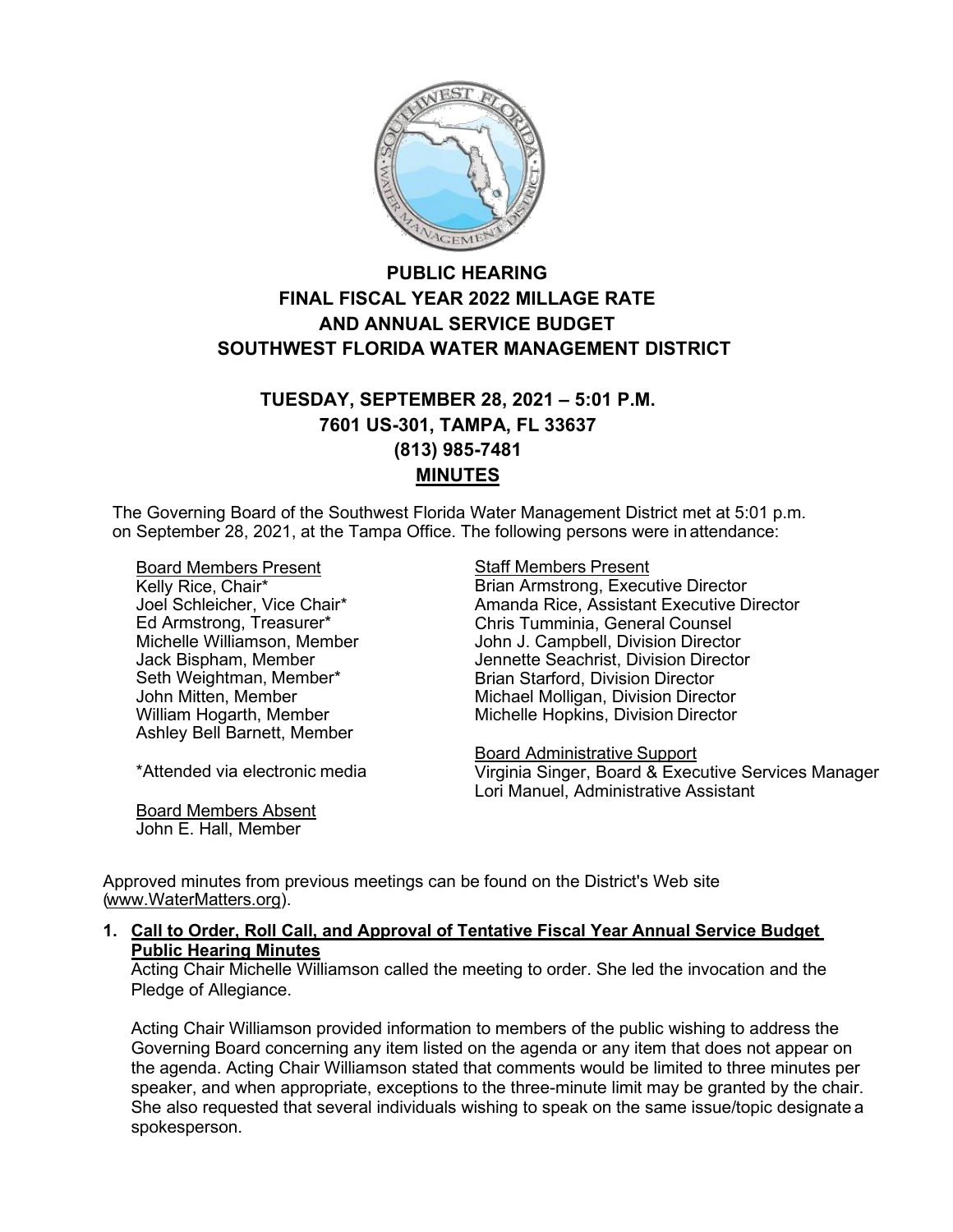Roll call was taken, and a quorum was confirmed.

Acting Chair Williamson requested a motion to approve the minutes from the September 14, 2021, Tentative Fiscal Year (FY) 2022 Millage Rate and Annual Service Budget Public Hearing.

# **A motion was made and seconded. The motion carried unanimously.** (Audio – 00:04:15)

## **2. Opening Comments**

Acting Chair Williamson stated the purpose of this final Truth in Millage (TRIM) public hearing was to provide an opportunity for the public to speak and ask questions prior to the Governing Board's adoption of a final millage rate and budget for FY2022.

### **3. Budget Overview**

Mr. John Campbell, Management Services director, stated there were changes to the budget since the Tentative Budget Hearing on September 14, 2021. These changes will be presented under agenda item 5.

# **4. Public Announcement of the Name of the Taxing Authority, Rolled-Back Rate, Percentage of Increase Above Rolled-Back Rate, and Millage Rate to be Levied for Fiscal Year 2022**

Mr. Campbell presented the required public announcement of the name of the taxing authority, the rolled-back rate, the percentage of increase over the rolled-back rate, and the millage rate to be levied for FY2022 and read into the record as required for the District.

| <b>TAXING AUTHORITY</b>                               | <b>ROLLED-BACK RATE</b> | <b>PERCENTAGE OF INCREASE</b><br><b>OVER ROLLED-BACK RATE MILLAGE RATE</b> | <b>FINAL</b> |
|-------------------------------------------------------|-------------------------|----------------------------------------------------------------------------|--------------|
| Southwest Florida Water<br><b>Management District</b> | $0.2535$ mill           | $0.0\%$                                                                    | 0.2535 mill  |

# **5. Reconciliation of Tentative to Final Fiscal Year 2022 Budget**

Mr. Campbell stated there was one change to the FY2022 budget since the Tentative Budget Hearing on September 14, 2021. He stated that \$6,825,000 in funding was added to the Water Supply and Water Resource Development Grant Program (H103). Mr. Campbell explained this funding is provided to assist in developing viable regional water resources and water supplies through various sources to develop alternative water supplies. This change was presented and approved earlier today at the governing board meeting and increases the FY2022 total budget to \$198,049,447.

# **6. Public Comments**

# **a. Letters/Resolutions Received**

Acting Chair Williamson noted that letters received regarding the tentative millage rate and budget, and letters and resolutions received regarding the final millage rate and budget since the first public hearing, if any, have been compiled into Appendix "C" of the public hearing materials and are hereby incorporated by reference into the public record of this meeting.

# **b. Persons Wishing to Address the Board**

Mr. David Ballard Geddis, Jr., spoke against funding the use of reclaimed water.